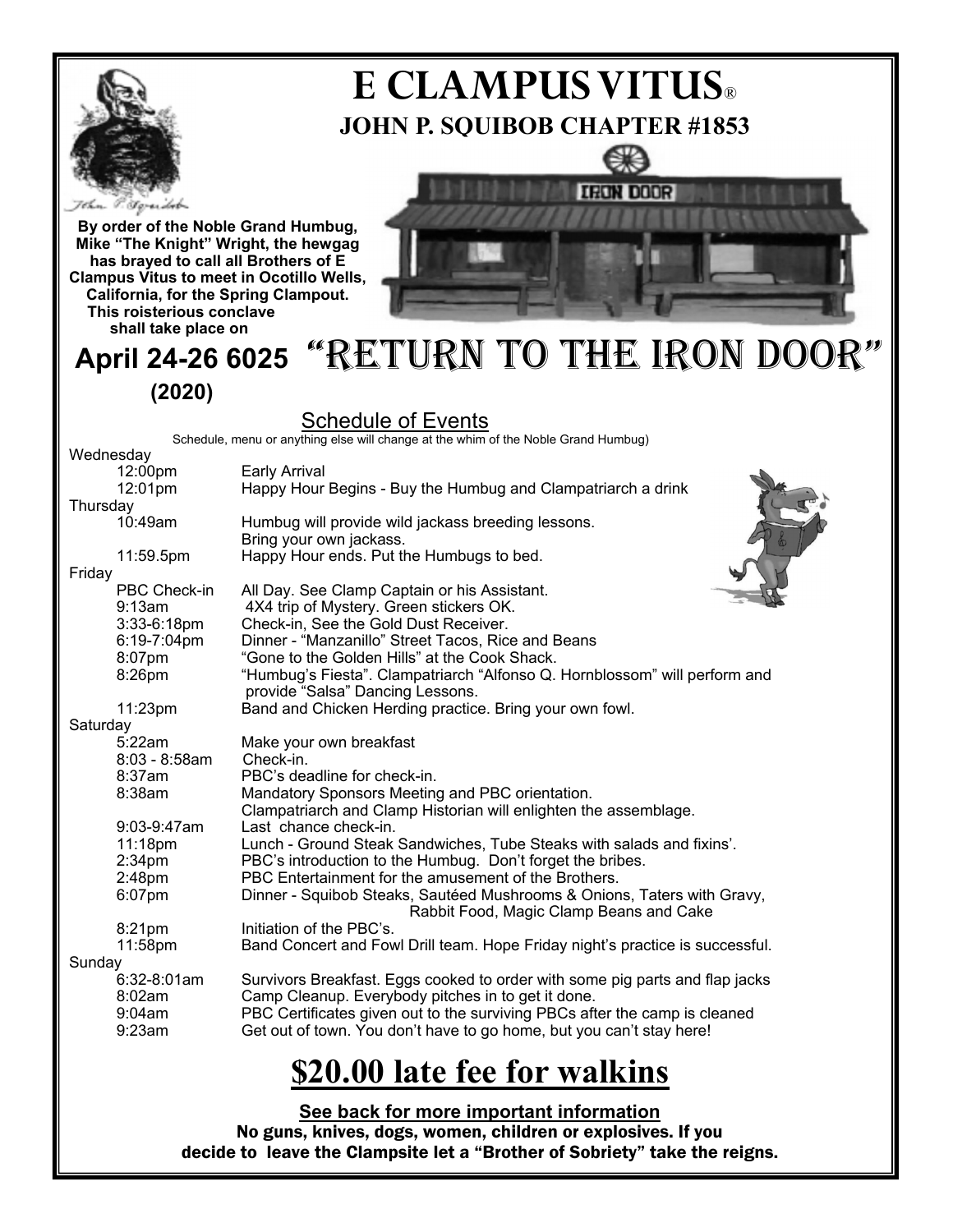#### **Directions to the Clampsite**

From anywhere get on Highway 78 towards Ocotillo Wells. Turn south on Split Mountain Road, across from the airport. Continue past the Mobiland RV Park and turn left on Mariposa. Look for the signs to the Clampsite. GPS 33.134508 -116.126416

## Quiet time will be after 12:00am. Any music or other loud noise cannot be heard outside your campsite. ATVs allowed in camp only when leaving or arriving.

Important Information

PBC signup deadline is April 18, 2020- No more than 40 and only 2 per sponsor. **Walk-in PBCs will not be allowed. - Retread PBCs will not be allowed. Associate memberships are \$15.00** 



Check out the RECON Team report at www.Squibob1853.org for lots of information about the site and surrounding area.



# *Big Red "X"*

If you see a big red X on your mailing label you are about to be removed from the mailing list. You can remedy this by attending a function or sending in your sick jackass.

If you know of a Brother that has passed on to the Golden Hills since our last Clampout, please let the Golden Hills Master know by telephone or email. We are trying to have a complete list before the ceremony to help maintain seemly decorum on Friday.





#### **Want to Sponsor a PBC?**

You must attend 2 or more Clampouts as a redshirt before you can sponsor a PBC.



**Do you have something you can donate to the raffle, please bring it to the Clampout.**

#### Highway Cleanup will be on May 2 nd. We will meet at the Golden Acorn Casino for breakfast at 8:00am. Contact Mike Perez, 619-266-0106 for more Information.





**Has your address, e-mail address, phone number changed? Include changes on a piece of paper with your gold dust or submit a change on the website.** 

### www.squibob1853.org

Did you know the chapter has a website? Lots of announcements, information and other stuff for members and interested folks. Submit your e‐mail to get updates and announcements of parades and other events when there is not a flyer.

| N.G.H. Mike Wright                 | (760) 789-1609   | michael.wright@teradata.com |
|------------------------------------|------------------|-----------------------------|
| V.N.G.H. Tomas Gonzales            | (760) 554-3696   | gonzales3136@hotmail.com    |
| G.D.R., Brock DeSantis             | $(951)$ 306-5151 | brock9366@msn.com           |
| G.N.R. Wes Williams                | (619) 729-3527   | wwkcchiefs@gmail.com        |
| Clampatriarch X.N.G.H. Al Makinson | (619) 885-8925   | amakins1@san.rr.com         |

### **Officers for 6025**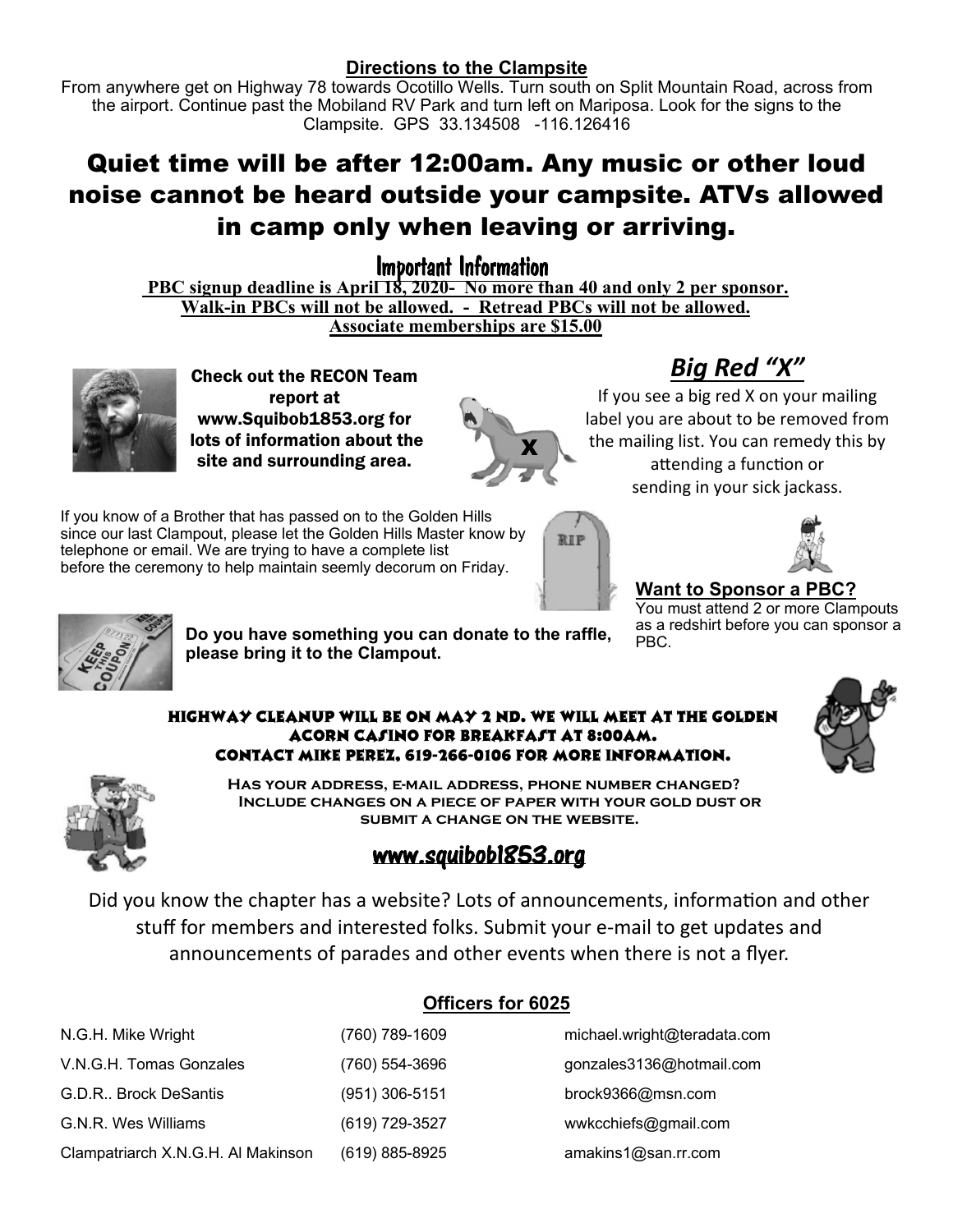

CLAMPUS VITUS **SQUIBOB CHAPTER** 1853

**GO AND IMPERIAL COUNTIES** 

**A CALIFORNIA CORPORATION** 

PLEASE READ AND FILL OUT THIS ENTIRE FORM, INITIALING AND SIGNING IT WHERE INDICATED

#### RELEASE OF LIABILITY

- 1. I, measured acknowledge that I have voluntarily requested to accompany the John P. Squibob Chapter #1853 of the Ancient and Honorable Order of E Clampus Vitus® (hereinafter E.C.V.) for the Spring Clampout Trip, April 24 -26, 2019 at Ocotillo Wells, California.
- 2. **I AM AWARE THAT THE MEETINGS OF THE JOHN P. SQUIBOB CHAPTER #1853 E.C.V. OCCUR IN THE WILDERNESS AND THAT DRIVING FROM MY POINT OF DEPARTURE TO SAID MEETING, (HEREINAFTER CLAMPSITE), MY PARTICIPATION IN THE VARI-OUS ACTIVITIES AT SAID CLAMPSITE AND DRIVING BACK TO MY POINT OF DEPARTURE ARE POTENTIALLY DANGEROUS AND HAZARDOUS ACTIVITIES. I AM VOLUNTARILY PARTICIPATING IN THESE ACTIVITIES WITH THE KNOWLEDGE OF THE DANGER INVOLVED AND HEREBY AGREE TO ACCEPT ANY AND ALL RISKS OF INJURY AND DEATH AND VERIFY THIS STATEMENT BY PLACING MY INITIALS HERE. \_\_\_\_\_\_\_\_ ← INITIAL HERE**
- 3. As consideration for being permitted by the John P. Squibob Chapter #1853 of E.C.V. to participate in these activities, I hereby agree that I, my assignees, heirs, distributees, guardians, and legal representatives, hereby release from any and all liability and will not make a claim against, sue, obtain a judgment against, and/or attach the property of the John P. Squibob Chapter #1853, E.C.V. Inc. and the owners of the Clampsite property, or against any officers or members of John P. Squibob Chapter #1853 E.C.V. for injury or damage resulting from negligence or other negligent acts or omissions, howsoever caused, including, but not limited to, the acts or omissions of negligence by any John P. Squibob Chapter #1853 E.C.V. member, agent, or officer including the sole acts or omissions of negligence of these persons as a result of my participation in or travel to and from the Clampsite. I hereby release the John P. Squibob Chapter #1853 and E.C.V. Inc. and the owners of the Clampsite property and any officers or members of John P. Squibob Chapter #1853 and E.C.V. from all actions, claims or demands that I, my assignees, heirs, distributees, guardians, and legal representatives now have or may have for injury or damage resulting from my above-described participation at the Clampsite. \_\_\_\_\_\_\_\_ **← INITIAL HERE**

|                                                                                                                                                                                                                                                                                   | KNOWING AND VOLUNTARY EXECUTION RELEASE OF LIABILITY AND ALL CLAIMS |         |         |                                 |  |  |  |  |  |
|-----------------------------------------------------------------------------------------------------------------------------------------------------------------------------------------------------------------------------------------------------------------------------------|---------------------------------------------------------------------|---------|---------|---------------------------------|--|--|--|--|--|
| <u>I HAVE CAREFULLY READ THIS AGREEMENT AND FULLY UNDERSTAND ITS CONTENTS. I AM AWARE THAT THIS IS A RE-</u><br>LEASE OF LIABILITY AND CONTRACT BETWEEN MYSELF AND JOHN P. SQUIBOB CHAPTER #1853 AND E.C.V. INC., ITS<br>OFFICERS, AND MEMBERS AND I SIGN IT OF MY OWN FREE WILL. |                                                                     |         |         |                                 |  |  |  |  |  |
| Executed at _________________City, _______________State, _____ Day _____ Month ____ 20____                                                                                                                                                                                        |                                                                     |         |         |                                 |  |  |  |  |  |
|                                                                                                                                                                                                                                                                                   |                                                                     |         |         |                                 |  |  |  |  |  |
| (Signature required)                                                                                                                                                                                                                                                              |                                                                     |         |         |                                 |  |  |  |  |  |
|                                                                                                                                                                                                                                                                                   |                                                                     |         |         |                                 |  |  |  |  |  |
|                                                                                                                                                                                                                                                                                   |                                                                     |         |         |                                 |  |  |  |  |  |
|                                                                                                                                                                                                                                                                                   |                                                                     |         |         |                                 |  |  |  |  |  |
|                                                                                                                                                                                                                                                                                   |                                                                     |         |         |                                 |  |  |  |  |  |
| Emergency Contact <b>Exercise 2 Contact 1 Contact 2 Contact 2 Contact 2 Contact 2 Contact 2 Contact 2 Contact 2 Contact 2 Contact 2 Contact 2 Contact 2 Contact 2 Contact 2 Contact 2 Contact 2 Contact 2 Contact 2 Contact 2 Co</b>                                              |                                                                     |         |         |                                 |  |  |  |  |  |
|                                                                                                                                                                                                                                                                                   | The Rub-Pay by April 13 to guarantee a great event shirt            |         |         |                                 |  |  |  |  |  |
| I'm coming                                                                                                                                                                                                                                                                        |                                                                     |         | \$55.00 |                                 |  |  |  |  |  |
| I'm not coming. Here is my sick jackass                                                                                                                                                                                                                                           |                                                                     |         | \$5.00  |                                 |  |  |  |  |  |
|                                                                                                                                                                                                                                                                                   |                                                                     | \$65.00 |         |                                 |  |  |  |  |  |
|                                                                                                                                                                                                                                                                                   |                                                                     | \$5.00  |         |                                 |  |  |  |  |  |
| PBC needs a name badge expression and the contract of the state of the state of the state of the state of the state of the state of the state of the state of the state of the state of the state of the state of the state of                                                    |                                                                     | \$5.00  |         |                                 |  |  |  |  |  |
| I would like an Associate Membership. I am a Member of Theorem Chapter \$15.00                                                                                                                                                                                                    |                                                                     |         |         | $\overline{a}$                  |  |  |  |  |  |
| I want an event shirt (Large ___\$18.00) (X-Large ___\$18.00) (XX-Large ___\$19.00) (XXX-Large _____ \$21.00)                                                                                                                                                                     |                                                                     |         |         |                                 |  |  |  |  |  |
|                                                                                                                                                                                                                                                                                   |                                                                     |         |         |                                 |  |  |  |  |  |
| l want a long sleeve shirt (Large___\$20.00) (X-Large__ _\$20.00) (XX-Large__ ___\$22.00) (XXX-Large_ ___\$22.00)                                                                                                                                                                 |                                                                     |         |         | $\overline{\phantom{a}}$        |  |  |  |  |  |
| Long sleeve Shirt for my P.B.C.(Large __ \$20.00) (X-Large __ \$20.00) (XX-Large __ \$22.00) (XXX-Large __ \$22.00)                                                                                                                                                               |                                                                     |         |         |                                 |  |  |  |  |  |
| Contact the Gold Dust Receiver if you need larger than XXXL.                                                                                                                                                                                                                      |                                                                     |         |         | Total <u>International</u>      |  |  |  |  |  |
| Completed PBC form must accompany this registration for each PBC and Release of Liability                                                                                                                                                                                         |                                                                     |         |         |                                 |  |  |  |  |  |
| Make checks payable to: E Clampus Vitus Squibob Chapter                                                                                                                                                                                                                           |                                                                     |         |         | Send to: Brock DeSantis, G.D.R. |  |  |  |  |  |

or pay online at www.squibob1853.org

Send to: Brock DeSantis, G.D.R. 4558 Wilson Ave., San Diego, CA 92116